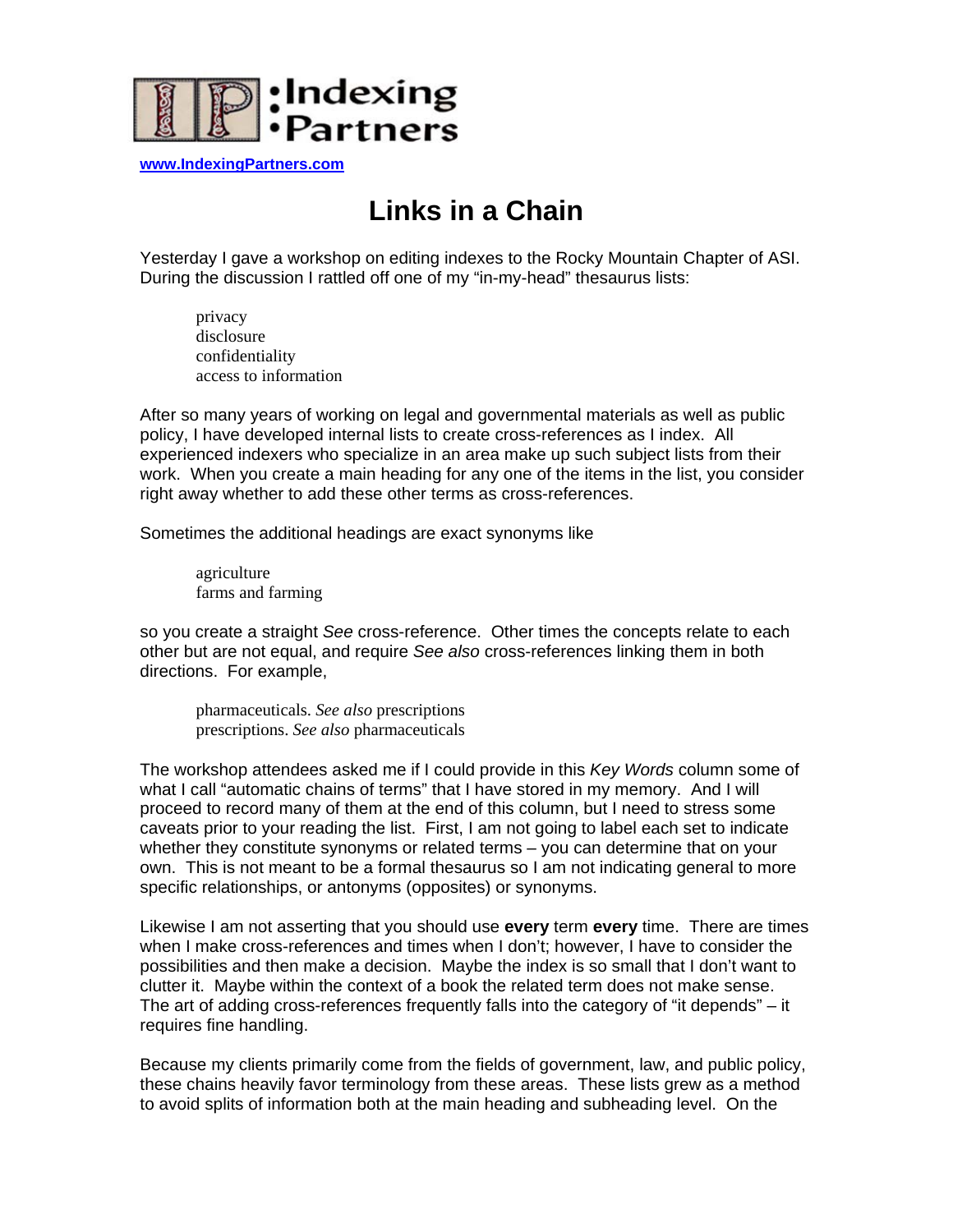main heading level, I will use a term like "Cities" as the postable, and cross-refer from "Municipalities" and "Urban areas." This gets the information in one centralized place. On the other hand in a sublevel array, I make sure to pick one of these three synonomous terms and stick with it so I don't separate information and create confusion and extra work for users. It is preferable to have all the sublevels start with only one of them.

Health care city agencies city employee plans city tax deductions

Just because you have multiple choices does not mean you need to use them. The idea of considering the terms in each string is to think about aiding users in finding information by providing more pointers. So don't use them in a way that negates this principle.

In my business I frequently review the work of other indexers and am always running through these lists as my verbal rolodex. As soon as I see a main heading like "African Americans," I look for topics like "Discrimination," "Diversity," "Minorities," and "Race." Sometimes this search results in streamlining the structure of the index as the indexer may have split postings, duplicated entries, or missed a needed cross-reference.

So with all those caveats in your mind, here are the links in the chains.

## **Enid's Chains of Terms**

| abuse – child abuse – domestic violence                                           |
|-----------------------------------------------------------------------------------|
| adolescents – youth – teens – juveniles                                           |
| aged persons – elderly – seniors                                                  |
| agriculture – farms and farming -- crops                                          |
| air pollution - emissions - pollution                                             |
| alcoholic beverages – liquor – wine – beer                                        |
| attorneys - lawyers - counsel - right to counsel                                  |
| automobiles - cars - vehicles - motor vehicles                                    |
| civil rights – discrimination – equal opportunity – bias                          |
| climate change – global warming – greenhouse gases – carbon dioxide concentration |
| computers – technology – high tech                                                |
| disasters – natural disasters – emergencies – crisis management                   |
|                                                                                   |